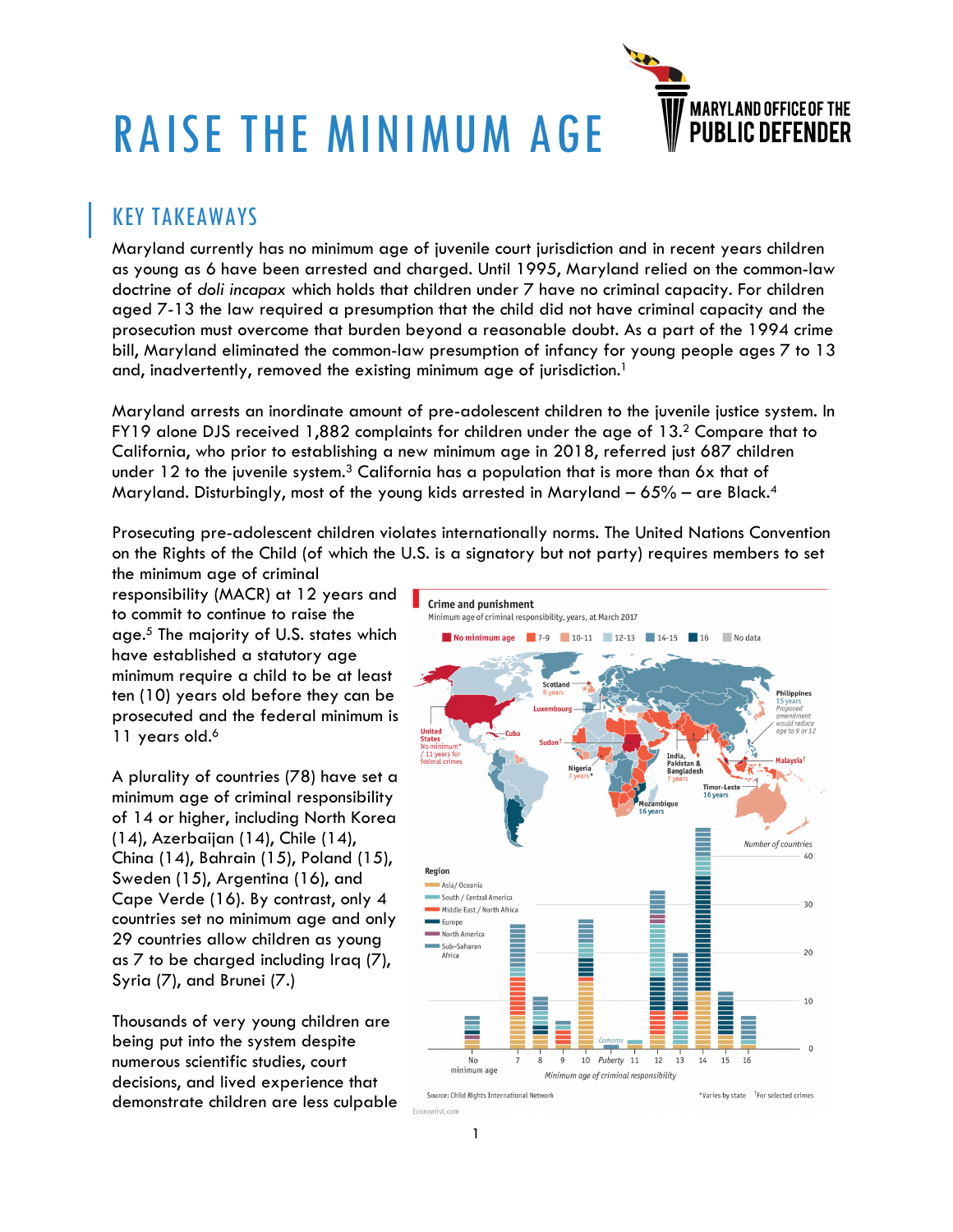than adults for the same acts, and are less able to meaningfully navigate justice system processes, including working with their own attorneys. The largest ever study of young people's competency to stand trial found children under 13 years of age demonstrate



significantly poorer understanding of trial matters, in addition to poorer reasoning and ability to recognize relevant information for a legal defense.7 One-third of children under 13 function with impairments at a level comparable with mentally ill adults who have been found incompetent to stand trial.<sup>8</sup>

System involvement can have lasting and negative psychological and health impacts on children. Ultimately, the needs underlying their alleged offenses are better addressed through alternatives to prosecution, including through child welfare, education, health care, or human services.

Of the children under age 13 who are put through the trauma of arrest and charging in Maryland, only one quarter (448) of those cases were formalized in FY19. Less than 5% of those young people were found guilty and placed on probation (103.) Less than half of 1% of children under 13 who were arrested ended up being committed to DJS  $(9)^9$  More than  $3/4$  of young people under 13 who are put on probation or committed to DJS have committed only minor misdemeanors like second degree assault, theft, or malicious destruction. <sup>10</sup> In the past three years no child under 13 was charged with murder or manslaughter.

### WHAT WE KNOW ABOUT PRE-ADOLESCENT CHILDREN

Executive functioning refers to the cognitive processes that direct, coordinate, and control other cognitive functions and behavior. They include processes of inhibition, attention, and self-directed execution of actions. Much research has been conducted about adolescent's executive functioning as it relates to youth justice policy; comparatively little research has been done about preadolescent children in the youth justice systems. Most research about the executive functioning in pre-adolescents has been done with a focus on implications for education and occupational therapy. However it is clear that the level of executive functioning of an elementary and middle school aged child is vastly different than that of high school students. Studies of working memory of children show that it continues to develop until children reach about 15 years old. The average 13-year-old child demonstrates significantly poorer understanding of trial matters, in addition to poorer reasoning and ability to recognize relevant information for a legal defense. In fact, about one-third of children under 13 function with impairments at a level comparable with mentally ill adults who have been found incompetent to stand trial.<sup>11</sup>

## WHAT WORKS?

Children need to be held accountable for wrongdoing in a fair process that promotes healthy moral development. Children who are 13 and younger do not belong in the juvenile justice system. Punitive policies and programs, particularly if they penalizing children with severe sanctions in a process that is misunderstood due to developmental immaturity and thus perceived to be unfair, reinforces delinquent behavior and does not foster prosocial development and fails to reduce recidivism.<sup>12</sup> Maryland must treat kids like kids and raise the minimum age of juvenile jurisdiction to 14.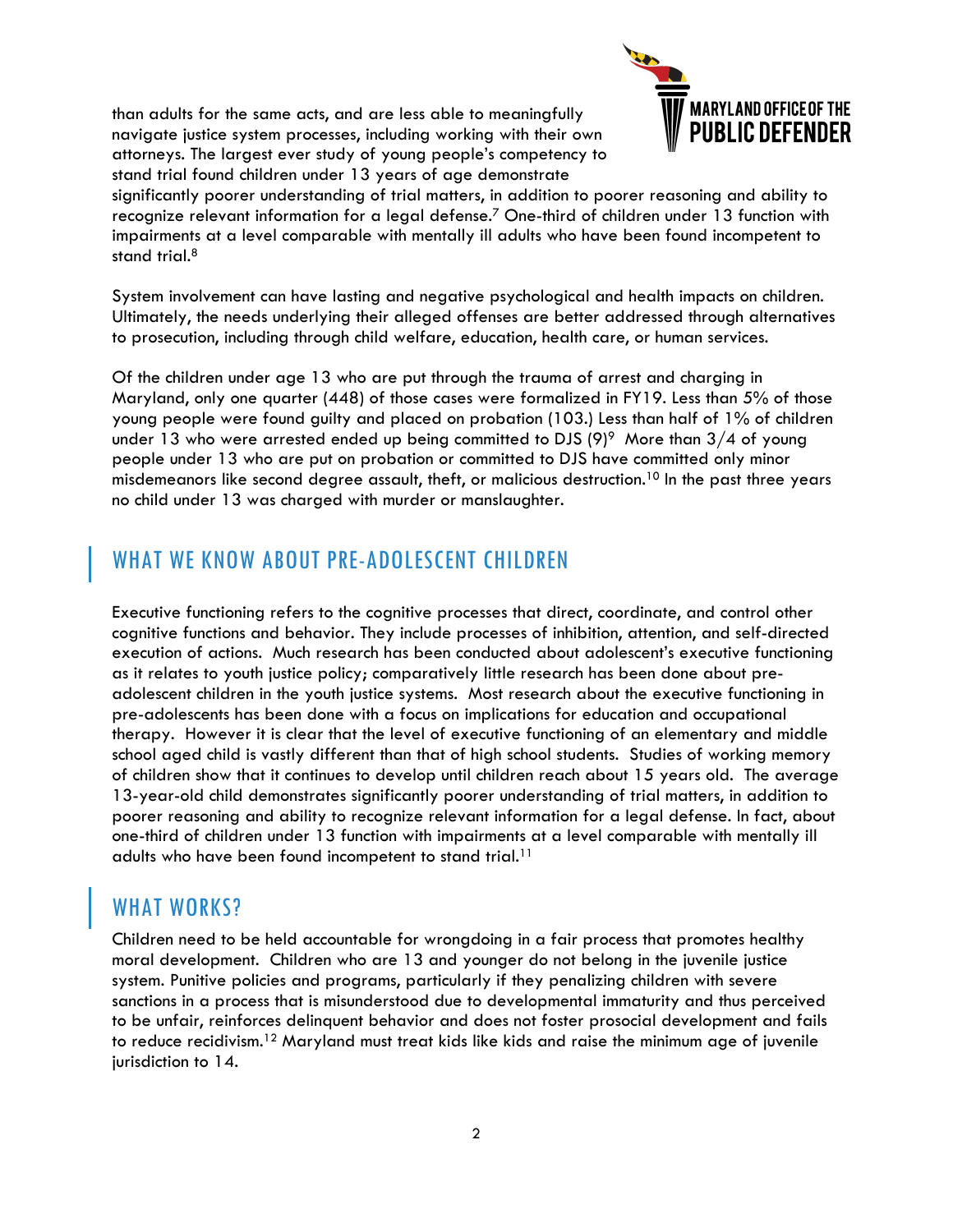

## RECOMMENDATIONS

- 1. Raise the minimum age of juvenile court jurisdiction to 14 using
	- the following language:

[Proposed new text]

**§ 3-8A-03. Jurisdiction of court Exclusive original jurisdiction over delinquent children or children in need of supervision**

(a) In addition to the jurisdiction specified in Subtitle 8 of this title, the court has exclusive original jurisdiction over:

(1) A child [at least 14 years old**]** alleged to be delinquent or in need of supervision or who has received a citation for a violation;

(2) Except as provided in subsection (d)(6) of this section, a peace order proceeding in which the respondent is a child; and

(3) Proceedings arising under the Interstate Compact on Juveniles.

2. Mandate a competency hearing for all children 14 and under, include automatic referral for educational assessments for children charged with delinquent acts.

#### **§ 3-8A-17. Investigation of child**

#### **[ Definitions**

As used in this section, unless the context otherwise indicates, the following terms have the following meanings.

a. "Developmental immaturity" means a condition based on a juvenile's chronological age or significant lack of developmental skills when the juvenile has no significant mental illness or mental retardation.

b. "Mental illness" means any diagnosable mental impairment supported by the most current edition of the Diagnostic and Statistical Manual of Mental Disorders, published by the American Psychiatric Association. c. "Intellectual disability" means a disability characterized by significant limitations both in intellectual functioning and in adaptive behavior as

expressed in conceptual, social and practical adaptive skills.

#### **Competency to proceed in a juvenile proceeding.**

d. A juvenile is competent to proceed in a juvenile proceeding if the juvenile has:

> 1. A rational as well as a factual understanding of the proceedings against the juvenile; and

2. A sufficient present ability to consult with legal counsel with a reasonable degree of rational understanding.]

#### 3-8A-17.2. Conditions for examination and detention of child **Conditions for examination**

(a) [For all children 14 and under or if the Juvenile Court determines that a competency determination is necessary, it shall order that a juvenile be examined by the State Forensic Service to evaluate the juvenile's competency to proceed. The examination must take place within 21 days of the court's order.] The court shall set and may change the conditions under which the examination is to be conducted.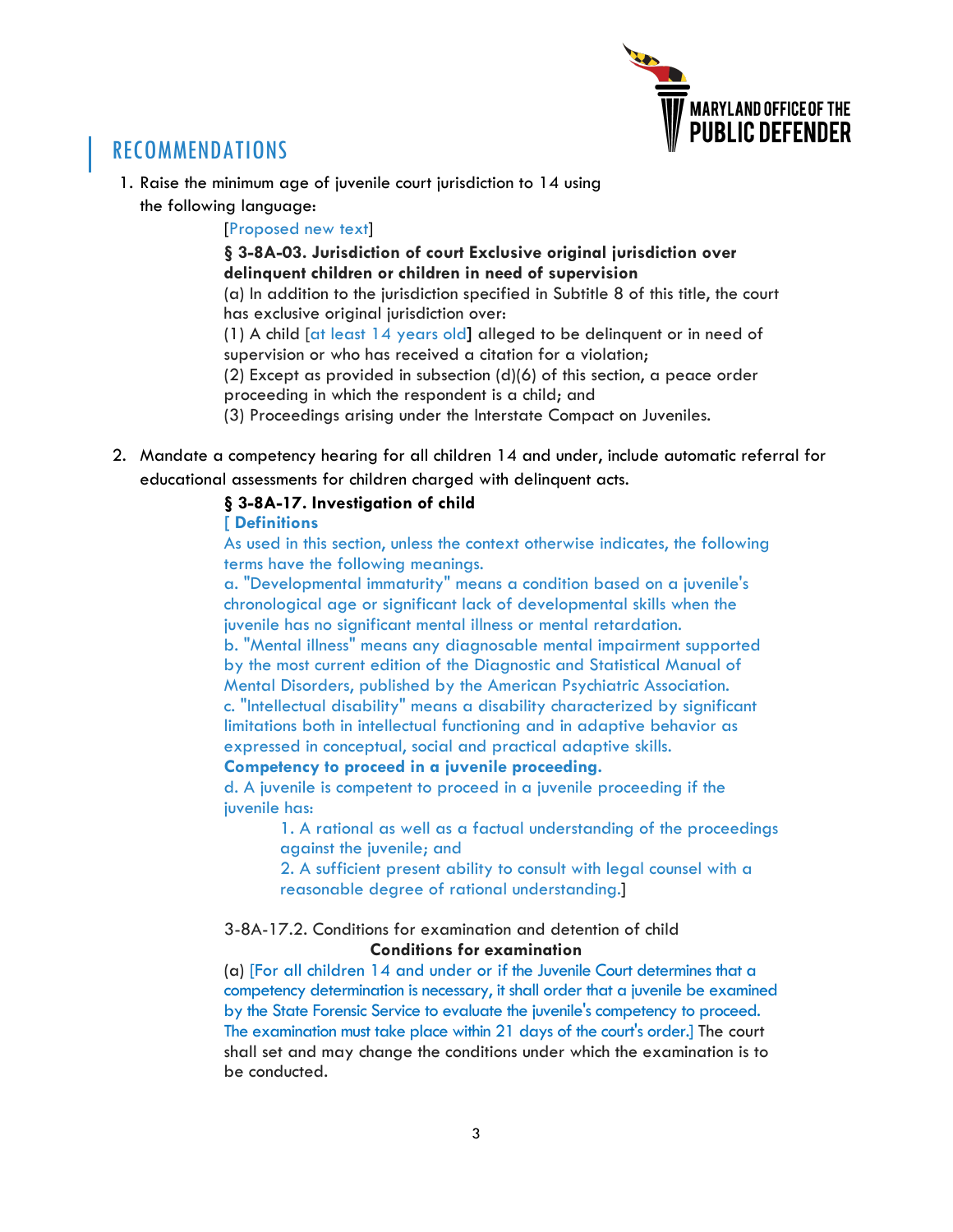## LITERATURE REVIEW



Brief for the Brief for the American Psychological Association, et al. (APA Brief), et al. as Amicus Curiae, p. 68, *Graham v. Florida, 560 U.S. 48* (2010.)

Brief for the American Medical Association (AMA Brief), et al. as Amicus Curiae, p. 68, *Graham v. Florida, 560 U.S. 48* (2010.)

Casey, B.J., & Caudle, K. (2013). The teenage brain: Self-control. Current Directions in Psychological Science, 22, 82-87.

Convention on the Rights of the Child, Nov. 20, 1989, 1577 U.N.T.S. 3. www.ohchr.org/en/professionalinterest/pages/crc.aspx

Phillip Atiba Goff, et. al., *The Essence of Innocence: Consequences of Dehumanizing Black Children*, 106-4 J. OF PERSONALITY AND SOC. PSYCHOL. 526 (2014)

Nitin Gogtay et al., *Dynamic Mapping of Human Cortical Development During Childhood Through Early Adulthood,* 101 PROC. NAT'L ACAD. SCI. 8174, 8177 (2004.)

*In re Davis*, 17 Md. App. 98, 299 A.2d 856 (1973.) www.courtlistener.com/opinion/2322545/matter-of-davis/

*In re Devon T.,* 85 Md. App. 674, 680 (1991.) www.leagle.com/decision/199175985mdapp6741717

Kirwan Institute, *State of the Science: Implicit Bias Review 2013,* Ohio State University (2013)

Ben Mathews, *Children's Criminal Responsibility In Australia: Some Legal, Psychological And Human Rights Issues*, 5(2) Australia & New Zealand Journal of Law & Education (2000.)

National Research Council, *Reforming Juvenile Justice; A Developmental Approach*. Committee on Assessing Juvenile Justice Reform, Committee on Law and Justice, Division of Behavioral and Social Sciences and Education, Washington, DC: The National Academies Press (2013.)

Poythress, N., Monahan, J., Bonnie, R., Otto, R.K., & Hoge, S.K. (2002). Adjudicative competence: The MacArthur Studies. New York: Kluwer/Plenum. https://macarthur.virginia.edu/adjudicate.html#N\_1\_

UN Committee on the Rights of the Child (CRC), *CRC General Comment No. 10 (2007): Children's Rights in Juvenile Justice*, 25 April 2007, CRC/C/GC/10 Paragraph 32. https://www2.ohchr.org/english/bodies/crc/docs/CRC.C.GC.10.pdf

Woolard, Jennifer L., Adolescent Development and Juvenile Justice, (July 2015).